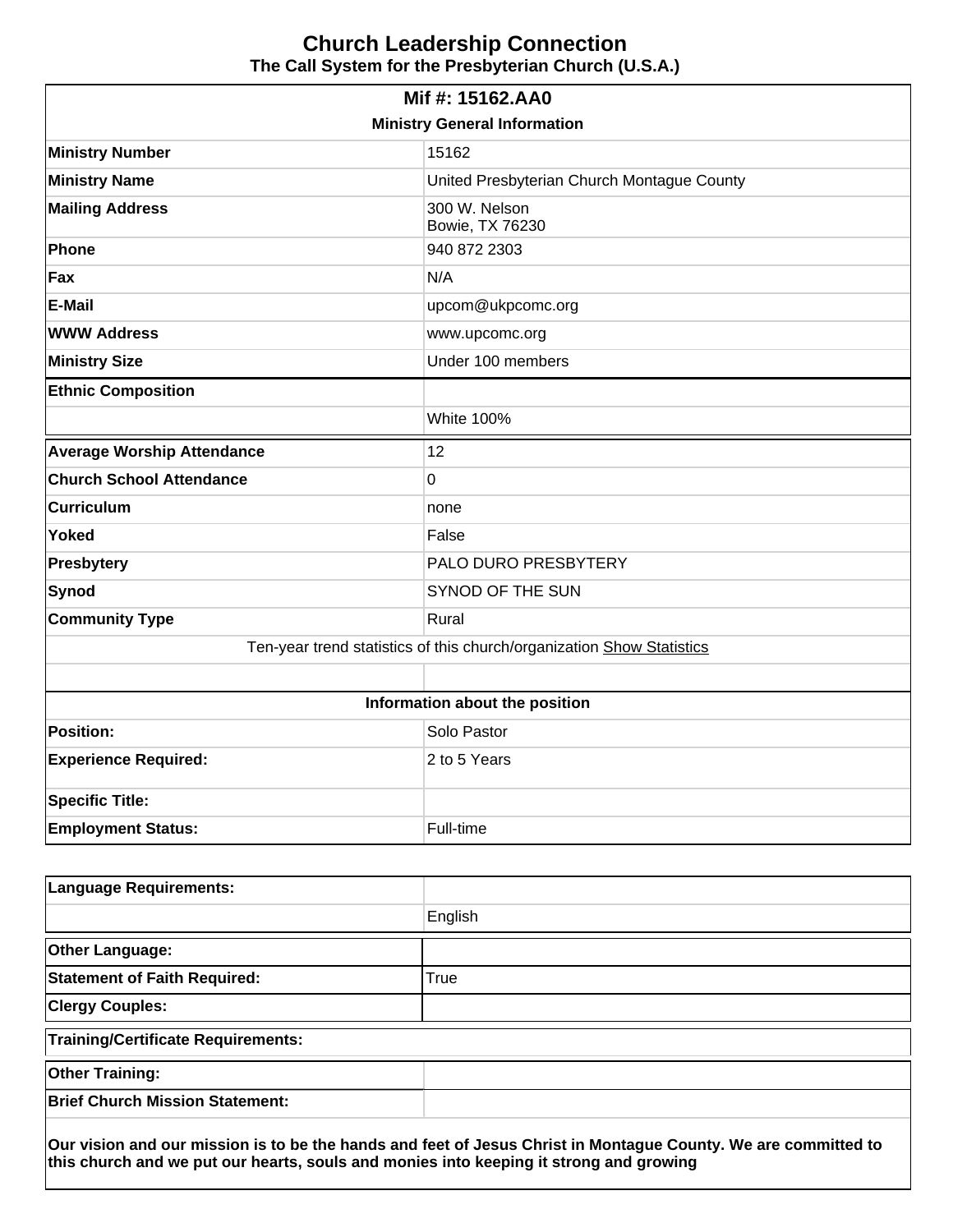# **Church Leadership Connection The Call System for the Presbyterian Church (U.S.A.)**

## **What is the congregation's or organization's vision for ministry:**

**C**ongregation is active in many service activities Meals on Wheels, Lions Club eye projects, We actively participate in Presbytery and serve on Presbytery Committees We also support the Presbyterian Disaster Fund for other disasters across the world We were quick to get our church service on Facebook live when Covid struck We are open to different forms of worship Members of the church were responsible for the formation of Affirming Texas Families, provides free counseling services to victims of crimes and their non-offending family members. The highest categories served in Montague County are victims of Domestic Violence, victims of child sexual assault and victims of child abuse/neglect. provide, at no cost, office space and utilities. We provide meeting space for the Non-Profit Alliance of Montague County, We provide meeting space for the Foster Parents Group of Montague County, this is a meeting run by World for Children and Presbyterian Children's Homes We provide monthly monetary support to Grandparents as Parents Again .We also provide the use of the fellowship hall as needed for local fundraising and non-profit meetings on an ad hoc basis. in 2020 we hosted 9 events.

## **How do you feel called to reach out to address the emerging needs of your community or constituency:**

-We have seen the need and have responded to victims of crimes and family violence, child sexual assault, child abuse and neglect (see above Affirming Texas Families Services.)

-We have seen the need for free or low-cost eye care and we provide space for the Lions Club eye screenings and space for the storage of frames and fitting facilities for free prescription glasses.

-We see a need in our Hispanic population (about 10% of our total county population) for health education, legal assistance and GRE education and can foresee the use of our facilities in responding to these needs.

-We see the need to respond to food scarcity by giving monies to the Meals on Wheels project in Bowie, making donations of food and monies to the 3 food banks in the county, Christ Can in Montague, Helping Hand in Nocona and the Bowie Mission.

-We supply monies and supplies to the Back-to-School Backpacks and school supplies drives.

#### **How will this position help you to reach your vision and mission goals:**

-By helping us continue to be an active, living, growing, church in Montague County.

-By being the public face of our congregation. You will be called upon to be a part of public events across the county.

-With an ambitious highly motivated leader as our guide, helping us to grow our church, we will be better situated to carry out Christ's work in our County.

## **Provide a description of the characteristics needed by the person who is open to being called to this congregation and or organization:**

**-**A highly motivated individual who is willing to take the initiative and rise to the challenge of growing and leading our church into the future that God has planned for us.

-This person will be wise in the use of their time to balance the needs of their family, the needs of the congregation, and involvement with the community.

-A person who can support older people, while reaching out to younger people in the community.

-A person who can make themselves knowledgeable of what activities are taking place across the county.

-A person who is aware of the opportunity of contacts that can be made at school activities across the county.

# **What specific tasks, assignments, and program areas will this person have responsibility?**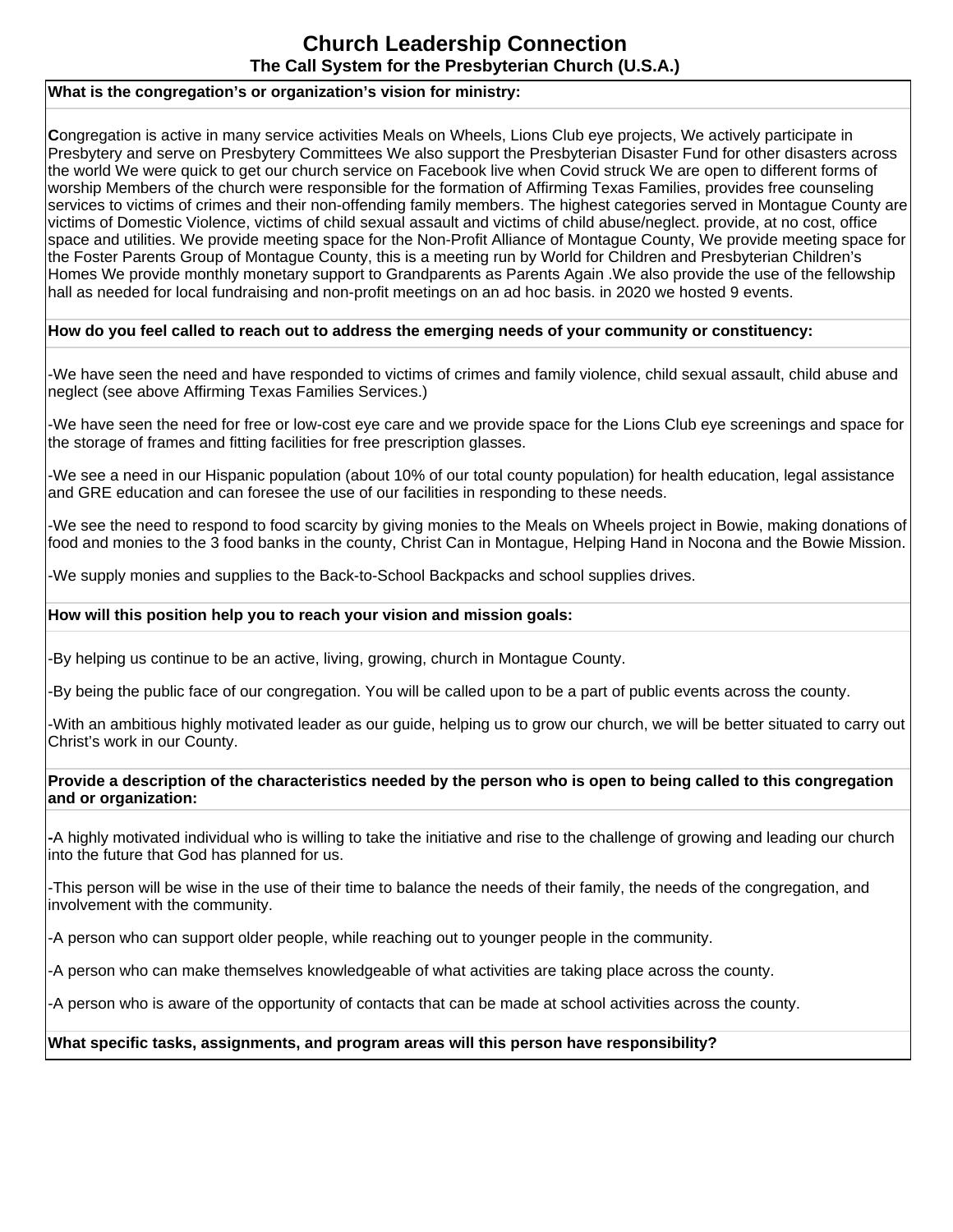-Solo Pastor duties.

- You will be provided with a cell phone to enable you to be in contact when out and about.

-will direct the work of the church both directly and by delegating.

-Taking an active part in the social activities of our county.

-Become a visible presence in the county.

-Be in association with other ministers of other faiths in the County.

-Be able to serve the church as well as participate in community affairs, across the whole county from Spanish Fort to Silver Lakes and from Ringgold to Forestburg.

As our guiding force, you can help us in our journey to be the hands and feet of Jesus Christ in Montague County. Come walk with us.

#### **Optional Links:**

www.upcomc.org www.cityofBowietx.com www.BowietxEDC.com www.paloduropresbytery.org

# **Leadership Competencies:**

**Compassionate** 

Hopeful

Preaching and Worship Leadership

Lifelong Learner

Public Communicator

Technologically Savvy

Advisor

Willingness to Engage Conflict

Strategy and Vision

Initiative

# **Compensation and Housing: [Cost of Living Calculator](http://www.bankrate.com/brm/movecalc.asp)**

# **Minimum Effective Salary:** \$58,000

**Housing Type:** Housing Allowance

| <b>References:</b> |                                               |                                |                                                         |                          |
|--------------------|-----------------------------------------------|--------------------------------|---------------------------------------------------------|--------------------------|
| Name               | Address                                       | <b>Phone Numbers Relation</b>  |                                                         | <b>Email</b>             |
| Rev. Joe Gambill   | 4029 Kingsbury Dr. Wichita<br>Falls TX. 76306 | 940-232-0022                   | Iformer<br>Pastor                                       | gambill@mail.com         |
| Ms. Lynda Medley   | 730 Hwy. 101 Sunset TX<br>76270               | 1940-389-0791 or<br>1940-872-4 | <b>IDirector</b> of<br><b>Bowie</b><br>Senior<br>Center | Bowiesencit@sbglobal.net |
| Mrs. Janet Everett | 4106 Fairway Dr. Granbury<br>TX. 76306        | 940-928-2517 /<br>l940 872-01  | Iformer<br>Organist<br>music<br>director                | janet.everitt@aol.com    |